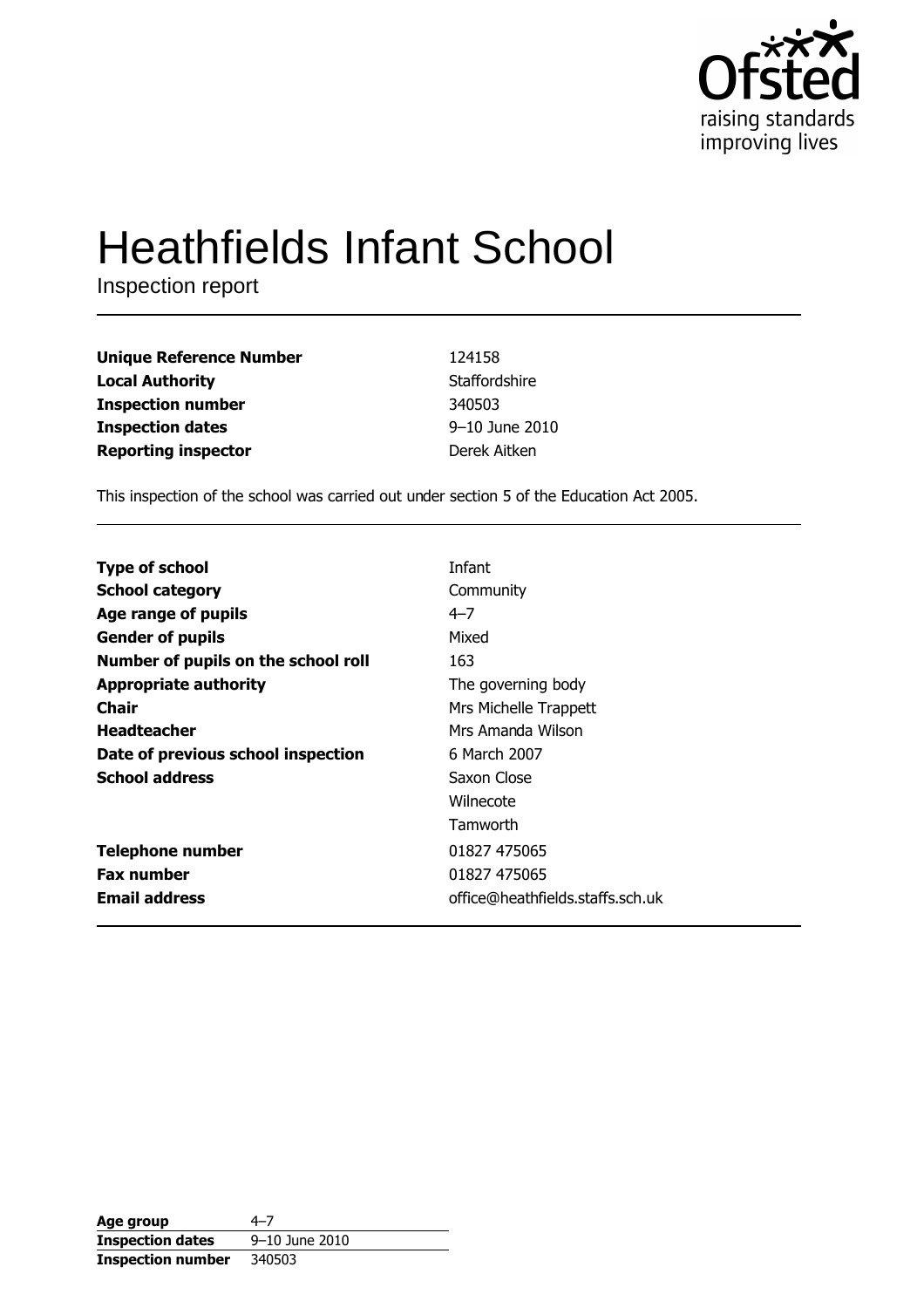The Office for Standards in Education, Children's Services and Skills (Ofsted) regulates and inspects to achieve excellence in the care of children and young people, and in education and skills for learners of all ages. It regulates and inspects childcare and children's social care, and inspects the Children and Family Court Advisory Support Service (Cafcass), schools, colleges, initial teacher training, work-based learning and skills training, adult and community learning, and education and training in prisons and other secure establishments. It rates council children's services, and inspects services for looked after children, safequarding and child protection.

Further copies of this report are obtainable from the school. Under the Education Act 2005, the school must provide a copy of this report free of charge to certain categories of people. A charge not exceeding the full cost of reproduction may be made for any other copies supplied.

If you would like a copy of this document in a different format, such as large print or Braille, please telephone 08456 404045, or email enquiries@ofsted.gov.uk.

You may copy all or parts of this document for non-commercial educational purposes, as long as you give details of the source and date of publication and do not alter the documentation in any way.

Royal Exchange Buildings St Ann's Square Manchester M2 7LA T: 08456 404045 Textphone: 0161 618 8524 E: enquiries@ofsted.gov.uk W: www.ofsted.gov.uk © Crown copyright 2010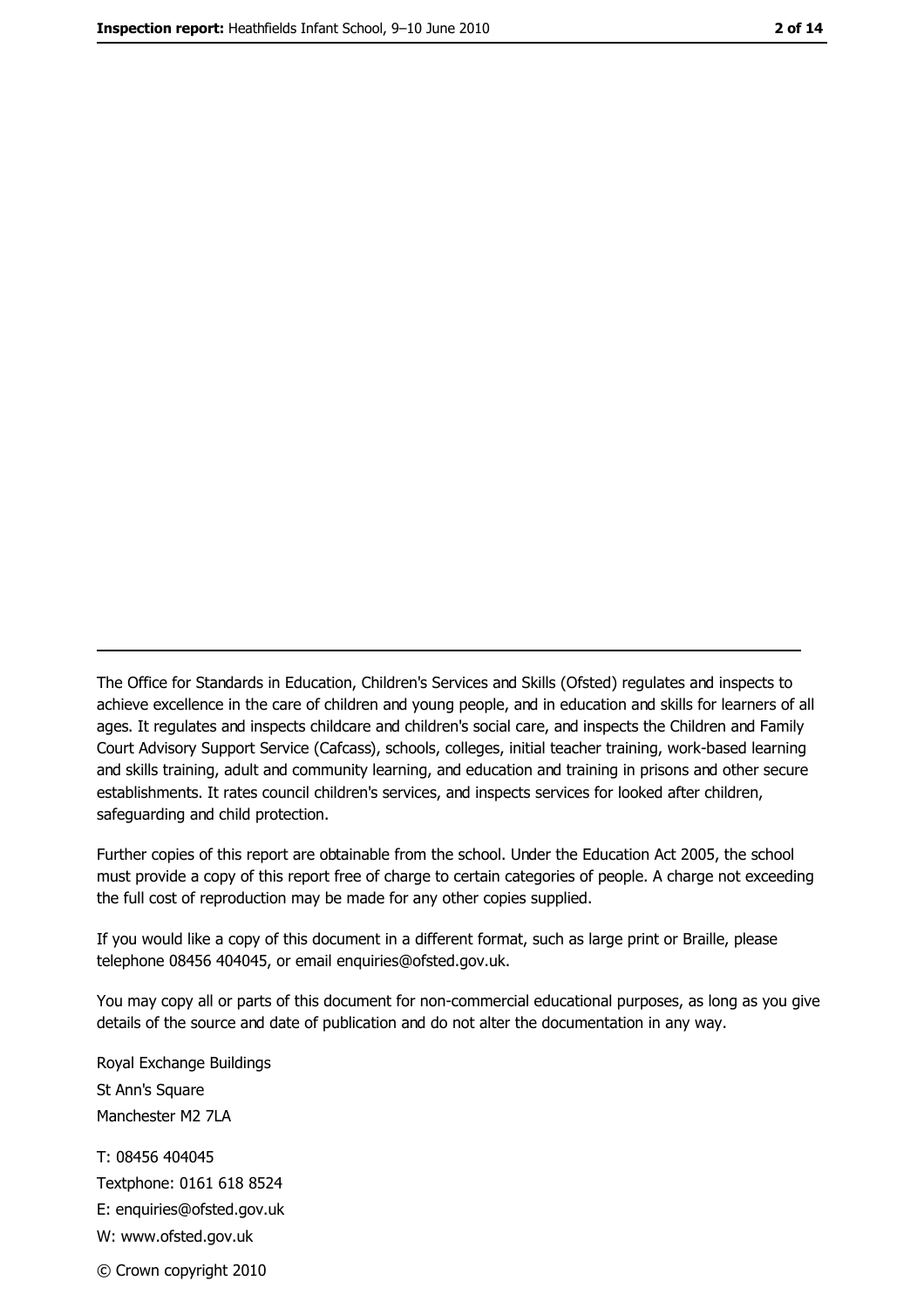# **Introduction**

This inspection was carried out by three additional inspectors. Seven teachers were observed, teaching 11 lessons. Meetings were held with governors, staff and groups of pupils. Discussions were also held with representatives from the local authority and informally in the playground, with parents and carers. The inspectors observed the school's work, and looked at documents, including policies and procedures relating to the safeguarding of pupils, self-evaluation records and assessment data. The inspectors analysed 49 questionnaires from parents and carers and 20 from staff.

The inspection team reviewed many aspects of the school's work. It looked in detail at the following:

- pupils' attainment and progress in mathematics  $\blacksquare$
- how well more-able pupils are challenged to learn  $\blacksquare$
- how well assessment is used to accelerate pupils' progress  $\blacksquare$
- the effectiveness of actions taken by leaders to raise standards.  $\blacksquare$

# Information about the school

Heathfields is an average-sized infant school. The proportion of pupils with special educational needs and/or disabilities is broadly average, but this varies from year to year. The vast majority of pupils are of White British heritage. The proportion of pupils known to be eligible for free school meals has increased and is now average. Early Years Foundation Stage children are taught in two Reception classes. The majority of children join Reception from Gorsy Bank, the on-site pre-school setting. Gorsy Bank is privately managed and subject to a separate inspection. The school operates a daily breakfast club for 30 pupils.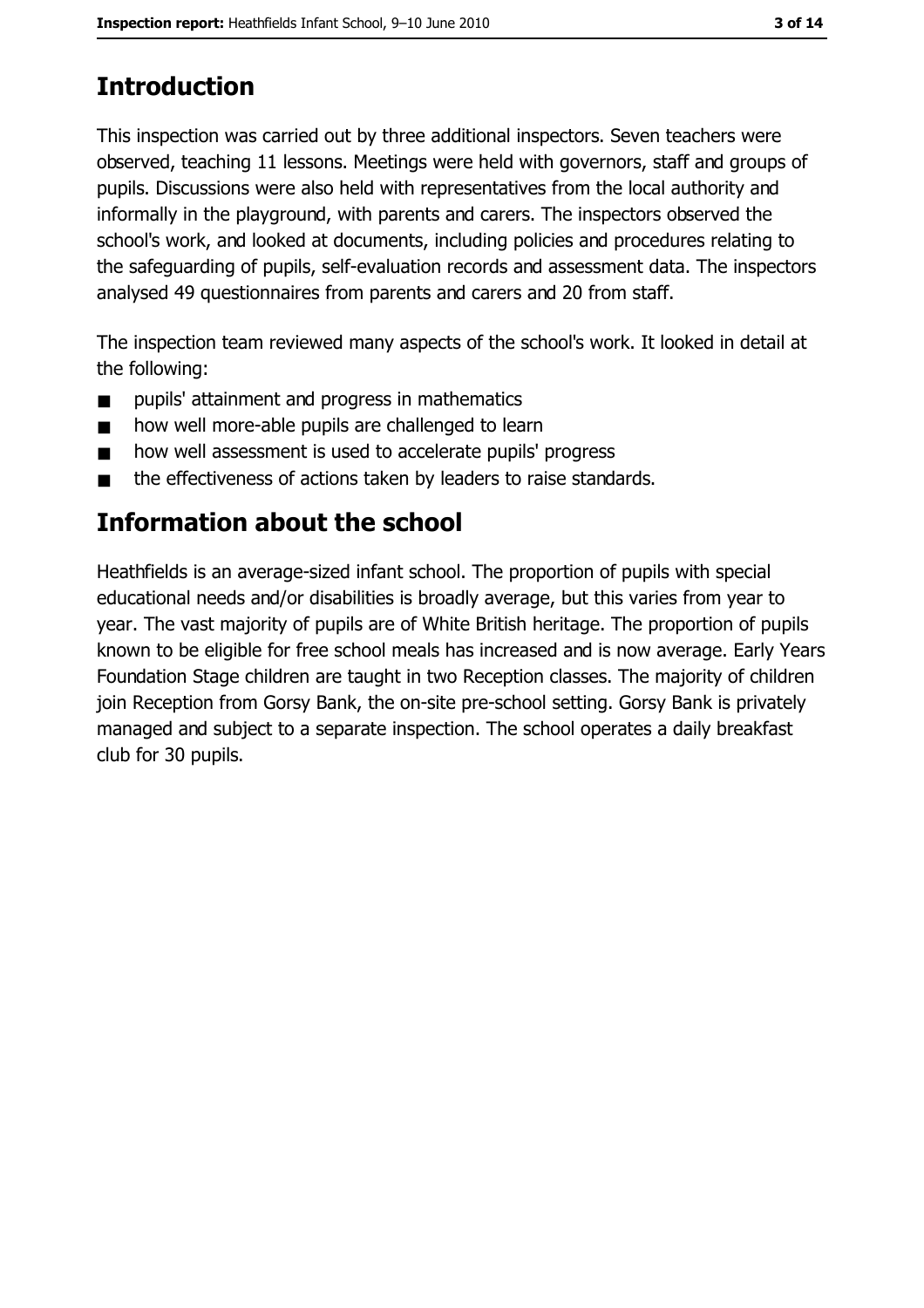# **Inspection judgements**

## Overall effectiveness: how good is the school?

#### The school's capacity for sustained improvement

## **Main findings**

In accordance with section 13 (3) of the Education Act 2005, Her Majesty's Chief Inspector is of the opinion that this school requires significant improvement, because it is performing significantly less well than in all the circumstances it could reasonably be expected to perform. The school is therefore given a notice to improve. Significant improvement is required in fully meeting requirements for pupils' health and safety and the statutory requirements for safeguarding. In all other respects, the quality of education is satisfactory. Outcomes for pupils are satisfactory overall. Several aspects of their personal development are good. Pupils report feeling very safe in school and almost all parents responding to the Ofsted questionnaire agree that the school keeps their child safe.

Children get off to a satisfactory start in Reception but their starting points are usually a little below those typically expected when they enter Year 1. Pupils go on to reach broadly average standards by the end of Year 2. Recent discontinuity in staffing has affected pupils' progress but this negative impact has been reduced by some excellent teaching in Year 2. While teaching is satisfactory overall, there is some variation in quality, which restricts pupils' progress, and best practice is not fully shared. The curriculum promotes most aspects of pupils' personal development well. Some shortfalls, however, in formal planning and monitoring reduce its capacity to help raise attainment and improve the achievement of all groups of pupils, for example, by ensuring key skills are effectively reinforced in other subjects. The school works well with families who face challenging circumstances to ensure their children settle well in school and are receptive for learning.

Pupils' achievement in all subjects has remained consistent over several years and this remains broadly the case, in spite of the recent turnover of staff. Recent changes to the leadership team are having an increasingly beneficial impact on improving pupils' progress. Some weaknesses in strategic planning inhibit leaders' ability to acquire a sharp overview of what is needed to accelerate school improvement. This reduces opportunities for key staff to be fully involved in monitoring and evaluating the work of the school. Nonetheless, useful work has been done recently to assess pupils' achievement more closely, although this has not had sufficient time to impact on their progress. Overall, the school demonstrates a satisfactory capacity to improve.

## What does the school need to do to improve further?

Take the necessary actions and implement rigorous systems for health and safety  $\blacksquare$ and safequarding to ensure statutory requirements are met.

 $\overline{\mathbf{3}}$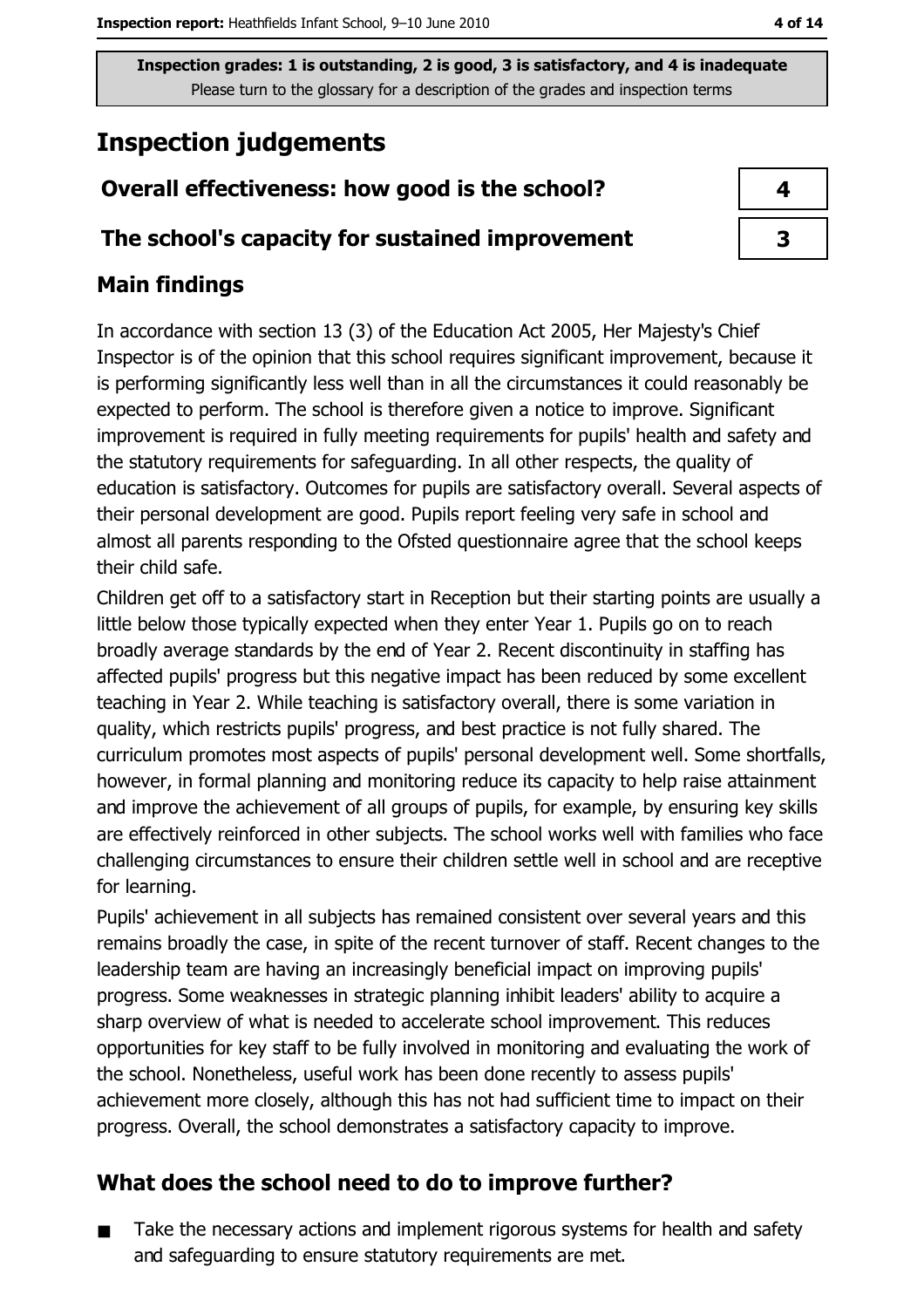- Raise attainment and accelerate pupils' progress by:
- sharing best practice in teaching to eliminate inconsistencies with regard to the pace of lessons and the challenge provided to pupils
- developing and monitoring curriculum planning to ensure key skills are reinforced in other subjects and the needs of different groups of pupils are met.
- Enhance the effectiveness of leadership and management by:
	- sharpening school development planning and monitoring systems to enable all leaders to acquire a clearer overview of what they need to do to move the school forward at a faster pace
	- ensuring leaders at all levels are more deeply involved in monitoring and evaluating the impact of actions taken to improve attainment and progress.

#### **Outcomes for individuals and groups of pupils**

Pupils' achievement is satisfactory. Children's skills when they join Reception vary, but overall they are below those expected for their age in aspects of literacy and numeracy. Lessons seen during the inspection confirmed a picture of satisfactory progress in Key Stage 1 as pupils reach average standards in reading, writing and mathematics. However, there is some variation in the rate of pupils' progress across the two years and between the classes in Year 2, due to inconsistencies in the quality of teaching. Consequently, a few pupils of average and above-average ability do not achieve as well as they should. Pupils with special educational needs and/or disabilities, who require extra individual support to develop their reading skills, make good progress in lessons. Pupils enjoy school and are keen to learn. In a lively Year 2 mathematics lesson, pupils developed a good understanding of the properties of number because the teacher had high expectations and challenged pupils to justify their answers. On other occasions, pupils made less progress in mathematics when teachers' questioning was less precise, resulting in some vague answers from learners.

Pupils' attitudes and behaviour are good. Pupils treat each other considerately and politely and chat easily together about shared interests and families. They relate exceptionally well to the staff and say that adults are always ready to listen to their concerns. They enjoy taking part in the wide range of extra-curricular activities, especially sport, and say 'fruit and vegetables are preferable to junk food'. Planned opportunities for pupils to contribute widely to the school community are satisfactory but not fully developed. Pupils' spiritual, moral, social and cultural development is good. It is promoted well by the welcoming ethos of the school and recent planned actions to enhance pupils' multi-cultural awareness. Pupils' average attainment and average attendance prepares them satisfactorily for the next stage of their learning.

These are the grades for pupils' outcomes

3

 $\overline{1}$  The grades for attainment and attendance are: 1 is high; 2 is above average; 3 is broadly average; and 4 is low.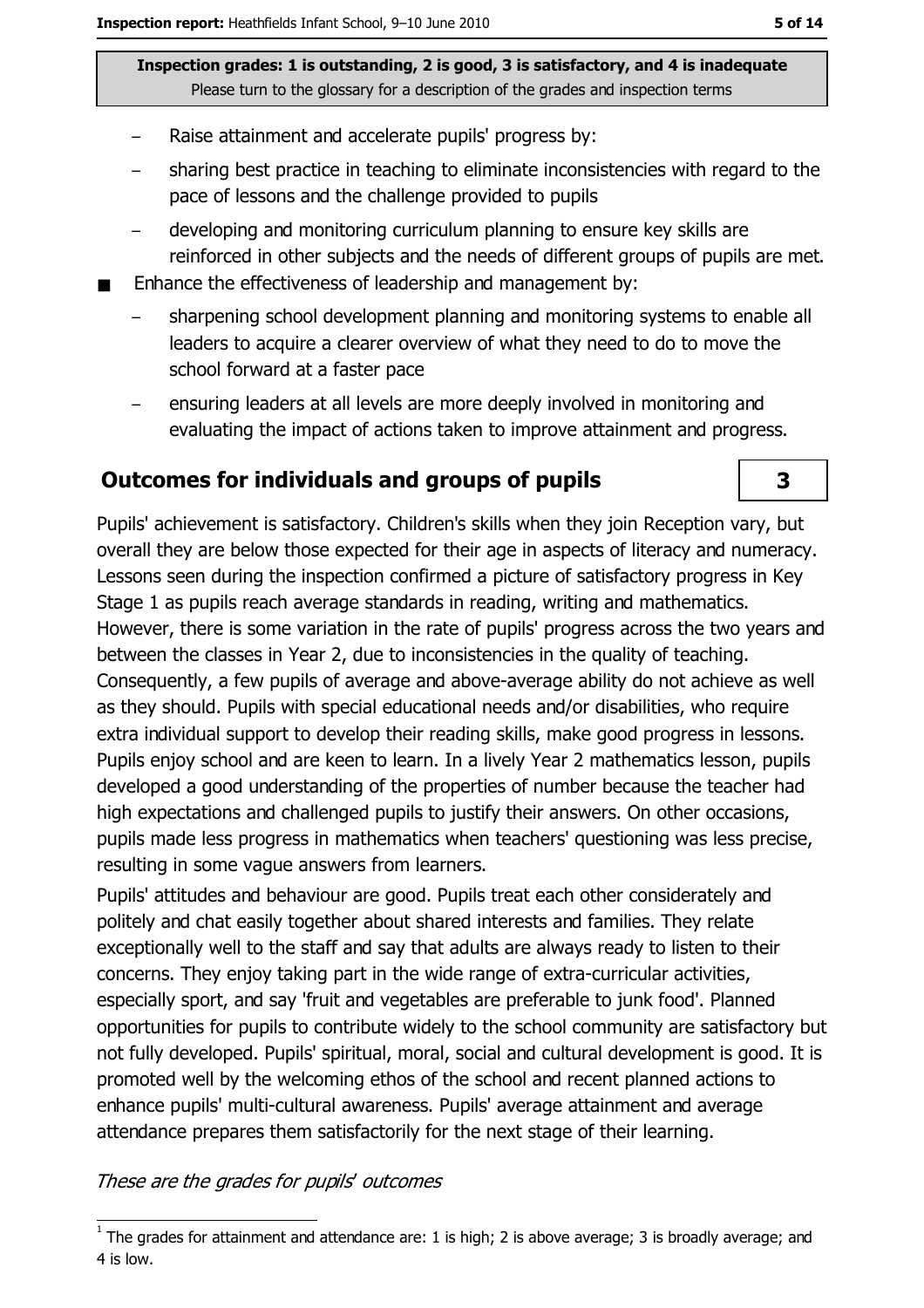| Pupils' achievement and the extent to which they enjoy their learning                                                     |                         |  |
|---------------------------------------------------------------------------------------------------------------------------|-------------------------|--|
| Taking into account:<br>Pupils' attainment <sup>1</sup>                                                                   | 3                       |  |
| The quality of pupils' learning and their progress                                                                        | 3                       |  |
| The quality of learning for pupils with special educational needs and/or<br>disabilities and their progress               | 3                       |  |
| The extent to which pupils feel safe                                                                                      | $\overline{\mathbf{2}}$ |  |
| <b>Pupils' behaviour</b>                                                                                                  | $\overline{\mathbf{2}}$ |  |
| The extent to which pupils adopt healthy lifestyles                                                                       | $\overline{\mathbf{2}}$ |  |
| The extent to which pupils contribute to the school and wider community                                                   |                         |  |
| The extent to which pupils develop workplace and other skills that will<br>contribute to their future economic well-being | 3                       |  |
| Taking into account:<br>Pupils' attendance <sup>1</sup>                                                                   | 3                       |  |
| The extent of pupils' spiritual, moral, social and cultural development                                                   |                         |  |

#### How effective is the provision?

Teachers establish very constructive relationships with pupils, and these have a good impact on behaviour and attitudes to learning. When teaching is at its best, work is closely matched to pupils' needs and teaching assistants are well briefed to enable them to support pupils very effectively The pace of learning in other lessons is less brisk and these good elements are less in evidence. In some lessons, oral feedback is used well to provide useful quidance to pupils, but sometimes this good practice is not applied. Marking is satisfactory. It is improving in literacy work as a result of an increased focus on using it more purposefully to move pupils on in their learning.

Enrichment activities make an important contribution to pupils' enjoyment of school. Pupils participate keenly in the wide range of sporting activities, some of which are led by trained specialists. The curriculum ensures pupils know how to stay safe and enhances their personal development well. By contrast, some weaknesses in planning of work reduce the school's capacity to use the extensive data it holds on pupils' performance to reinforce key skills, boost achievement or tackle underachievement. For example, although the progress of pupils with special educational needs and/or disabilities is recorded and some support programmes are in place for literacy, their effectiveness is not monitored systematically. There is also no planned provision for gifted and talented pupils.

The emotional and social needs of pupils whose circumstances may make them vulnerable are met well by all staff. No opportunity is lost to engage pupils in conversation and cultivate good habits of behaviour. Consequently, pupils feel nurtured and happy at school. The school works successfully with families to meet diverse needs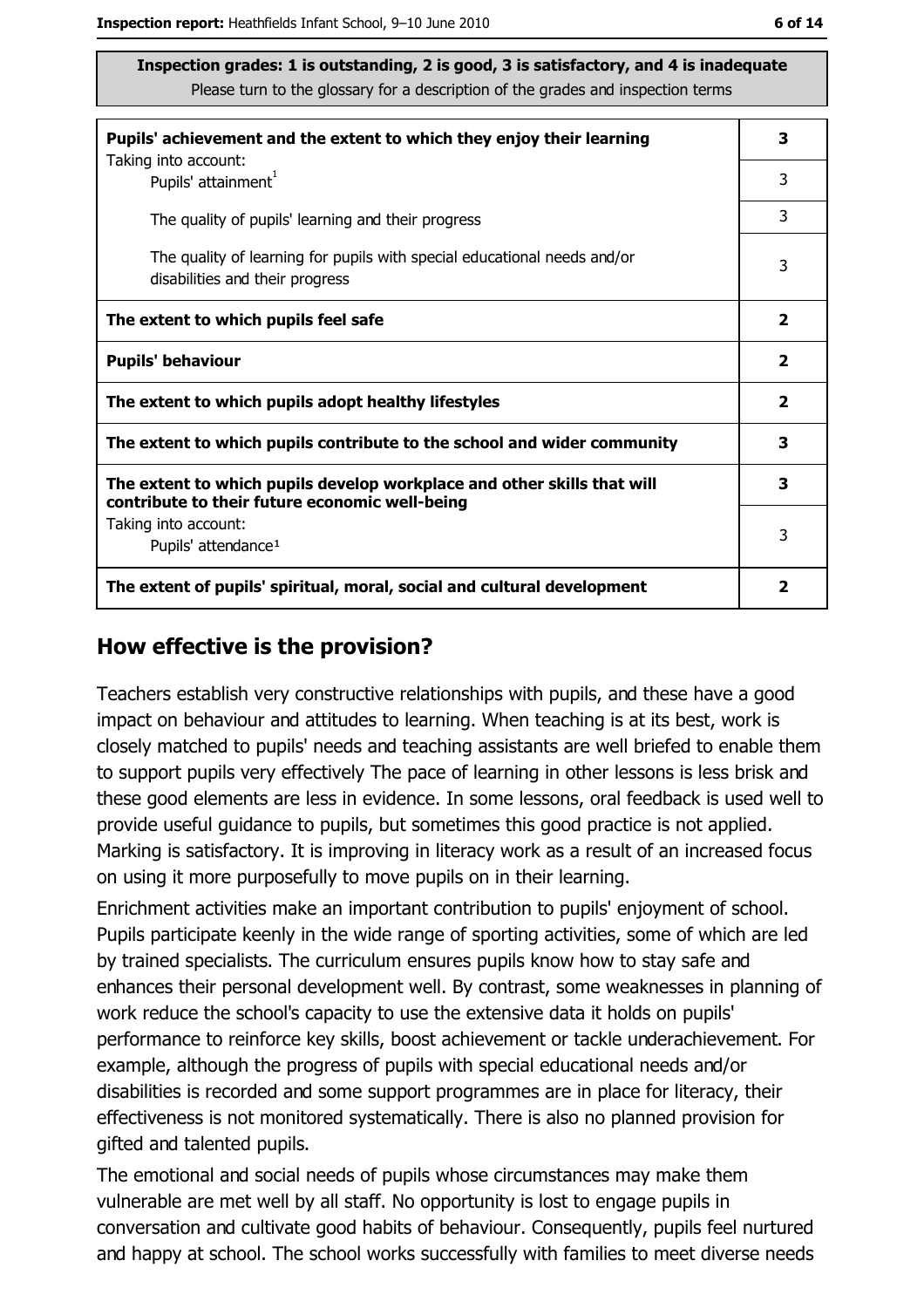and break down barriers to learning. The exceptionally well organised breakfast club provides stimulating activities for pupils and gets their day off to an excellent start. However, the significant weaknesses with regard to health and safety and safeguarding mean that overall, care, guidance and support are inadequate.

These are the grades for the quality of provision

| The quality of teaching                                                                                    | 3 |
|------------------------------------------------------------------------------------------------------------|---|
| Taking into account:<br>The use of assessment to support learning                                          | 3 |
| The extent to which the curriculum meets pupils' needs, including, where<br>relevant, through partnerships |   |
| The effectiveness of care, guidance and support                                                            |   |

#### How effective are leadership and management?

The effectiveness of the headteacher's work with an increasing caseload of vulnerable families is reflected in successful personal and social outcomes for individual pupils. She keeps detailed records of pupils' performance and conducts regular lesson observations which clearly identify strengths and areas for development in teachers' work. She has a good knowledge of the main strengths and weaknesses in pupils' attainment and progress. However, insufficient time has been devoted to formal planning and monitoring of some aspects of the curriculum. This results in some lack of clarity in determining strategic priorities and undermines the effectiveness of initiatives taken to raise attainment. The recent significant turnover in staffing and variability in the quality of leadership amongst middle and senior leaders have also slowed the pace of change. A new Chair of the Governing Body is starting to improve the effectiveness of governance, but the governing body have not ensured that all leaders fulfil the school's statutory duty for safeguarding pupils. The school promotes equality of opportunity satisfactorily, but its good work in some pastoral aspects is not yet reflected in similar outcomes for pupils' academic performance. The promotion of community cohesion is no better than satisfactory because, although the school carries out much effective work with the local community, it does not monitor the impact of its actions to plan purposefully for future developments.

These are the grades for leadership and management

| The effectiveness of leadership and management in embedding ambition and<br>driving improvement                                                                     |  |
|---------------------------------------------------------------------------------------------------------------------------------------------------------------------|--|
| Taking into account:<br>The leadership and management of teaching and learning                                                                                      |  |
| The effectiveness of the governing body in challenging and supporting the<br>school so that weaknesses are tackled decisively and statutory responsibilities<br>met |  |
| The effectiveness of the school's engagement with parents and carers                                                                                                |  |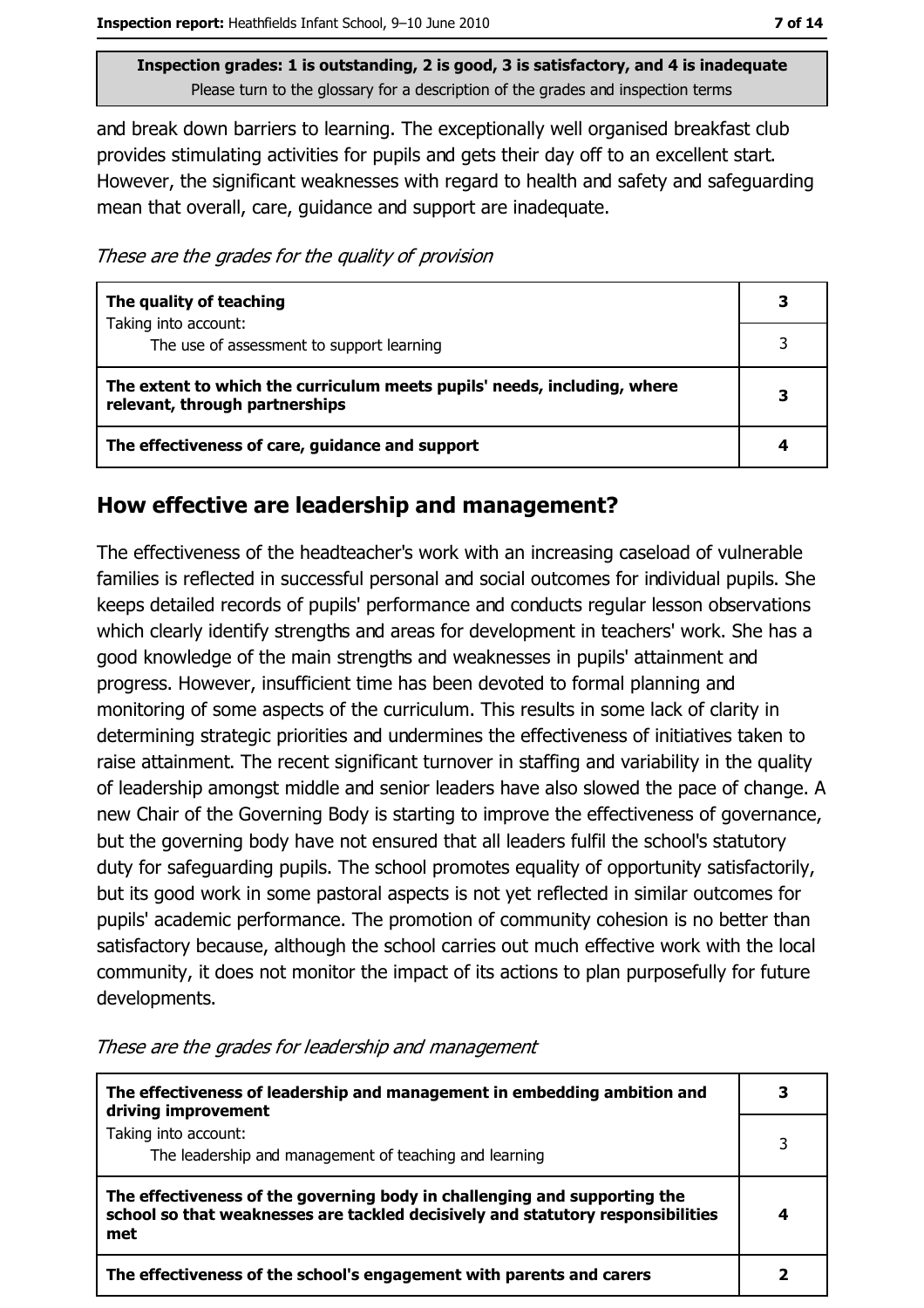| M.<br>۰. | ۰. |  |
|----------|----|--|
|----------|----|--|

| Inspection grades: 1 is outstanding, 2 is good, 3 is satisfactory, and 4 is inadequate<br>Please turn to the glossary for a description of the grades and inspection terms |   |  |
|----------------------------------------------------------------------------------------------------------------------------------------------------------------------------|---|--|
| The effectiveness of partnerships in promoting learning and well-being                                                                                                     | 3 |  |
| The effectiveness with which the school promotes equality of opportunity and<br>tackles discrimination                                                                     | 3 |  |
| The effectiveness of safeguarding procedures                                                                                                                               | 4 |  |
| The effectiveness with which the school promotes community cohesion                                                                                                        | 3 |  |
| The effectiveness with which the school deploys resources to achieve<br>value for money                                                                                    | З |  |

## **Early Years Foundation Stage**

Children make satisfactory gains in their learning in Reception. They settle well because staff are diligent in promoting good behaviour and establish warm relationships with them. A redoubled focus on developing pupils' speaking skills is having a good impact. Children quickly develop the confidence to share their thoughts with staff, are keen to contribute orally and listen to each other well. They show some independence in selecting activities, for example, in making bug maps. Teaching is never less than satisfactory and sometimes good, for example, in focused reading sessions which are expertly conducted to develop children's skills and sustain their interest in learning. Other sessions, for example, to help children combine letters and sounds, are just a little too short to enable children to reinforce and practise new learning fully. Children treat each other considerately, act safely and readily take responsibilty for their own health by using their water bottles when required, as well as drinking milk. The poor quality of the playground inhibits opportunities for children to develop their learning outdoors. The Reception leader is steadily building up her expertise and has recently put in place some useful initiatives to develop provision further. Provision, leadership and management and the overall effectiveness of the setting are inadequate, because statutory welfare requirements are not fully met.

| <b>Overall effectiveness of the Early Years Foundation Stage</b><br>Taking into account: | 4 |
|------------------------------------------------------------------------------------------|---|
| Outcomes for children in the Early Years Foundation Stage                                |   |
| The quality of provision in the Early Years Foundation Stage                             |   |
| The effectiveness of leadership and management of the Early Years<br>Foundation Stage    | 4 |

These are the grades for the Early Years Foundation Stage

#### **Views of parents and carers**

The statistical responses reflect the strong level of support from parents and carers for the work of the school. Some written comments were received. These largely contained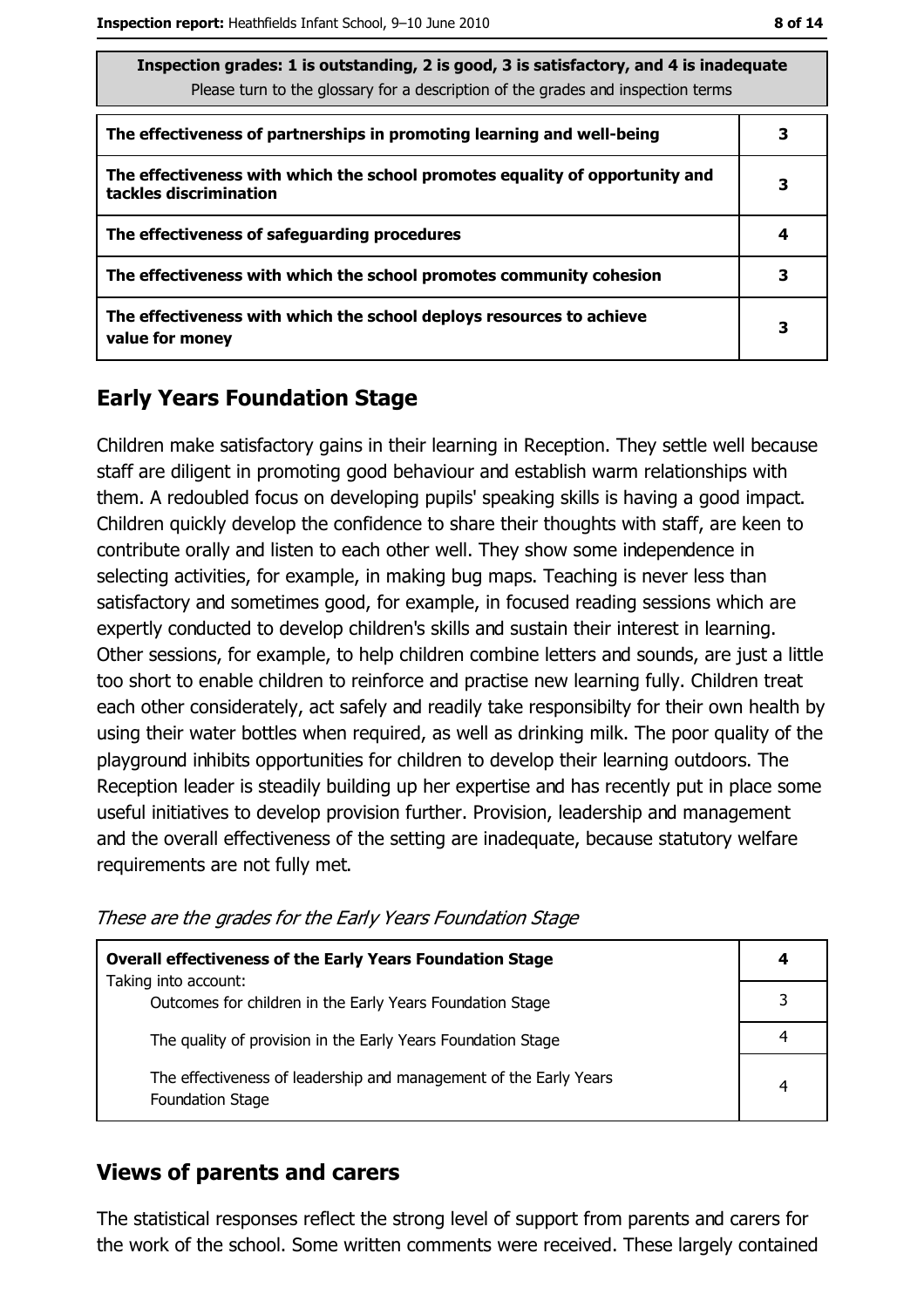less positive views. Five responses expressed serious concerns regarding children's safety in school, while a few others referred to variations in the quality of teaching and pupils' progress. Inspectors' findings endorse these views.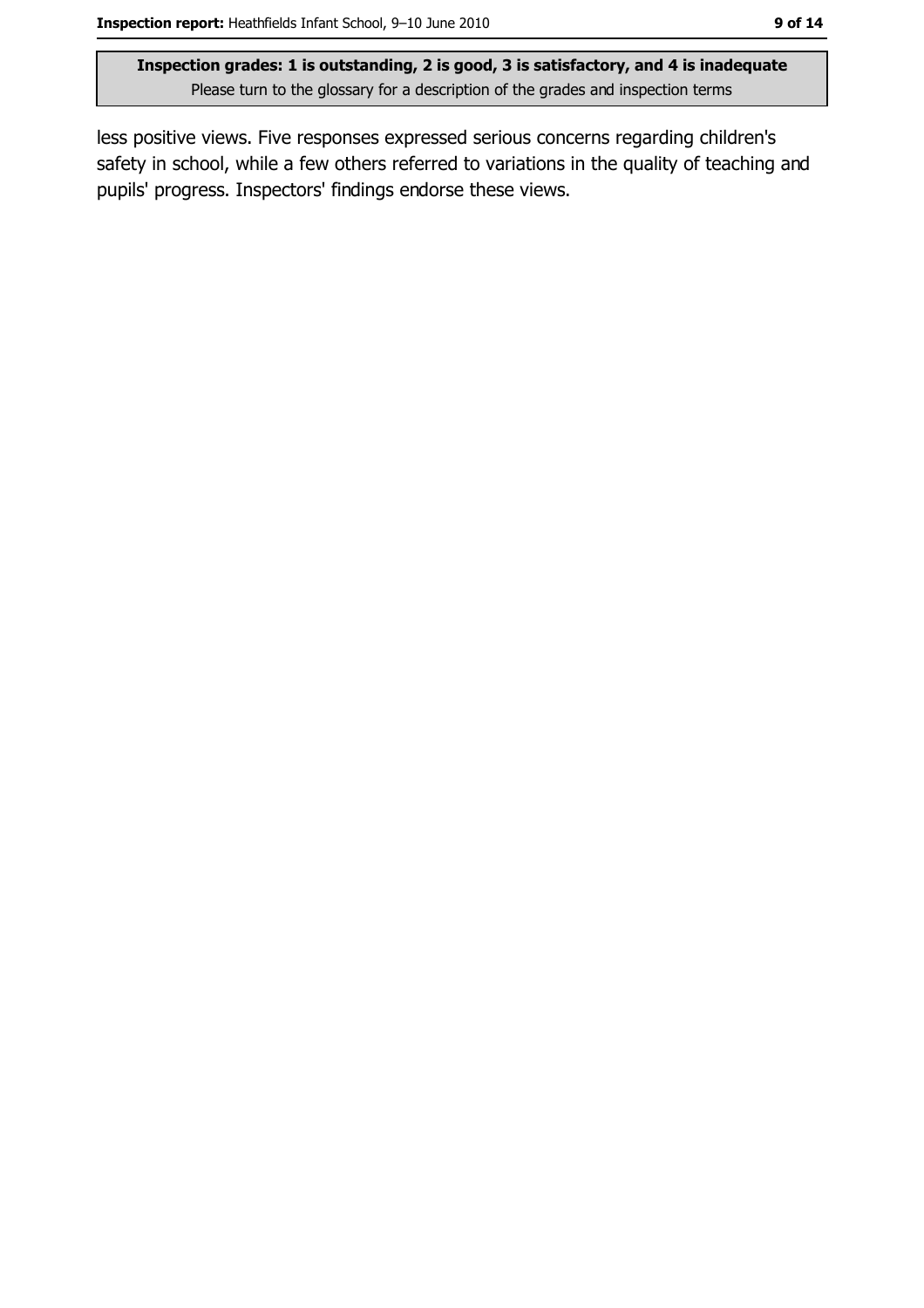#### Responses from parents and carers to Ofsted's questionnaire

Ofsted invited all the registered parents and carers of pupils registered at Heathfields Infant School to complete a questionnaire about their views of the school.

In the questionnaire, parents and carers were asked to record how strongly they agreed with 13 statements about the school. The inspection team received 49 completed questionnaires by the end of the on-site inspection. In total, there are 163 pupils registered at the school.

| <b>Statements</b>                                                                                                                                                                                                                                       | <b>Strongly</b><br><b>Agree</b><br><b>Agree</b> |               | <b>Disagree</b> |               | <b>Strongly</b><br>disagree |                |              |               |
|---------------------------------------------------------------------------------------------------------------------------------------------------------------------------------------------------------------------------------------------------------|-------------------------------------------------|---------------|-----------------|---------------|-----------------------------|----------------|--------------|---------------|
|                                                                                                                                                                                                                                                         | <b>Total</b>                                    | $\frac{0}{0}$ | <b>Total</b>    | $\frac{0}{0}$ | <b>Total</b>                | $\frac{0}{0}$  | <b>Total</b> | $\frac{0}{0}$ |
| My child enjoys school                                                                                                                                                                                                                                  | 33                                              | 67            | 15              | 31            | $\mathbf 0$                 | 0              | $\mathbf{0}$ | 0             |
| The school keeps my child<br>safe                                                                                                                                                                                                                       | 32                                              | 65            | 15              | 31            | $\overline{2}$              | 4              | $\mathbf{0}$ | 0             |
| The school informs me<br>about my child's progress                                                                                                                                                                                                      | 21                                              | 43            | 25              | 51            | 3                           | 6              | $\mathbf 0$  | 0             |
| My child is making enough<br>progress at this school                                                                                                                                                                                                    | 24                                              | 49            | 23              | 47            | $\overline{2}$              | 4              | $\mathbf 0$  | 0             |
| The teaching is good at this<br>school                                                                                                                                                                                                                  | 28                                              | 57            | 20              | 41            | $\mathbf{1}$                | $\overline{2}$ | $\mathbf 0$  | 0             |
| The school helps me to<br>support my child's learning                                                                                                                                                                                                   | 22                                              | 45            | 25              | 51            | $\overline{2}$              | 4              | $\mathbf 0$  | 0             |
| The school helps my child to<br>have a healthy lifestyle                                                                                                                                                                                                | 28                                              | 57            | 21              | 43            | $\mathbf 0$                 | 0              | 0            | 0             |
| The school makes sure that<br>my child is well prepared for<br>the future (for example<br>changing year group,<br>changing school, and for<br>children who are finishing<br>school, entering further or<br>higher education, or<br>entering employment) | 28                                              | 57            | 20              | 41            | $\mathbf{1}$                | $\overline{2}$ | 0            | 0             |
| The school meets my child's<br>particular needs                                                                                                                                                                                                         | 18                                              | 37            | 27              | 55            | $\overline{2}$              | 4              | 0            | 0             |
| The school deals effectively<br>with unacceptable behaviour                                                                                                                                                                                             | 18                                              | 37            | 27              | 55            | $\mathbf{1}$                | $\overline{2}$ | $\mathbf 0$  | 0             |
| The school takes account of<br>my suggestions and<br>concerns                                                                                                                                                                                           | 19                                              | 39            | 29              | 59            | $\mathbf{1}$                | 2              | 0            | 0             |
| The school is led and<br>managed effectively                                                                                                                                                                                                            | 24                                              | 49            | 23              | 47            | $\overline{2}$              | 4              | $\bf{0}$     | 0             |
| Overall, I am happy with my<br>child's experience at this<br>school                                                                                                                                                                                     | 28                                              | 57            | 19              | 39            | $\overline{2}$              | $\overline{4}$ | $\mathbf 0$  | 0             |

The table above summarises the responses that parents and carers made to each statement. The percentages indicate the proportion of parents and carers giving that response out of the total number of completed questionnaires. Where one or more parents and carers chose not to answer a particular question, the percentages will not add up to 100%.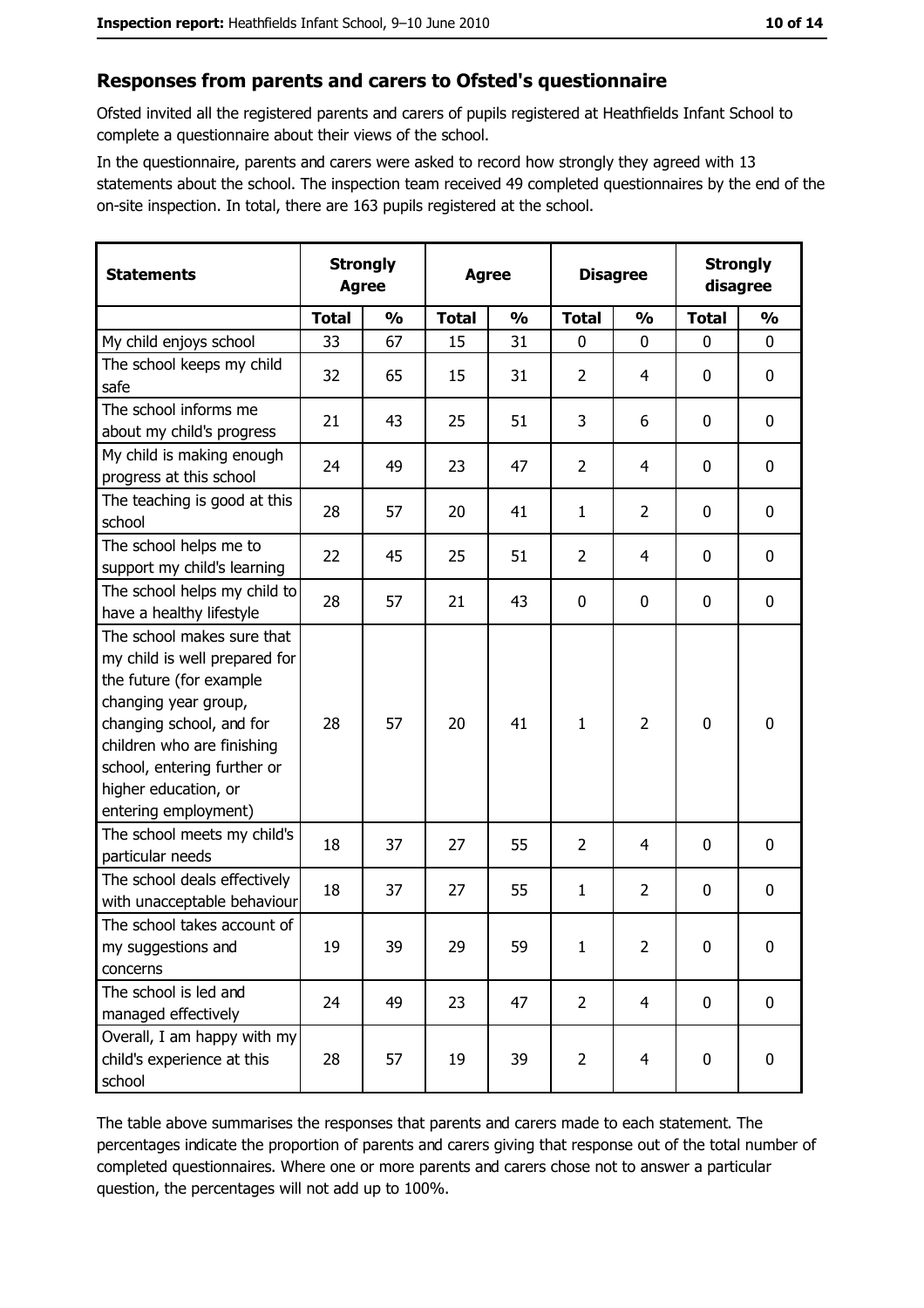# Glossary

| Grade   | <b>Judgement</b> | <b>Description</b>                                                                                                                                                                                                               |
|---------|------------------|----------------------------------------------------------------------------------------------------------------------------------------------------------------------------------------------------------------------------------|
| Grade 1 | Outstanding      | These features are highly effective. An oustanding<br>school provides exceptionally well for its pupils' needs.                                                                                                                  |
| Grade 2 | Good             | These are very positive features of a school. A school<br>that is good is serving its pupils well.                                                                                                                               |
| Grade 3 | Satisfactory     | These features are of reasonable quality. A satisfactory<br>school is providing adequately for its pupils.                                                                                                                       |
| Grade 4 | Inadequate       | These features are not of an acceptable standard. An<br>inadequate school needs to make significant<br>improvement in order to meet the needs of its pupils.<br>Ofsted inspectors will make further visits until it<br>improves. |

## What inspection judgements mean

### **Overall effectiveness of schools**

|                       | Overall effectiveness judgement (percentage of<br>schools) |      |                     |                   |
|-----------------------|------------------------------------------------------------|------|---------------------|-------------------|
| <b>Type of school</b> | <b>Outstanding</b>                                         | Good | <b>Satisfactory</b> | <b>Inadequate</b> |
| Nursery schools       | 51                                                         | 45   | 0                   | 4                 |
| Primary schools       | 6                                                          | 41   | 42                  | 10                |
| Secondary schools     | 8                                                          | 34   | 44                  | 14                |
| Sixth forms           | 10                                                         | 37   | 50                  | 3                 |
| Special schools       | 32                                                         | 38   | 25                  | 5                 |
| Pupil referral units  | 12                                                         | 43   | 31                  | 14                |
| All schools           | 9                                                          | 40   | 40                  | 10                |

New school inspection arrangements were introduced on 1 September 2009. This means that inspectors now make some additional judgements that were not made previously.

The data in the table above is for the period 1 September to 31 December 2009 and is the most recently published data available (see www.ofsted.gov.uk). Please note that the sample of schools inspected during the autumn term 2009 was not representative of all schools nationally, as weaker schools are inspected more frequently than good or outstanding schools.

Percentages are rounded and do not always add exactly to 100. Secondary school figures include those that have sixth forms, and sixth form figures include only the data specifically for sixth form inspection judgements.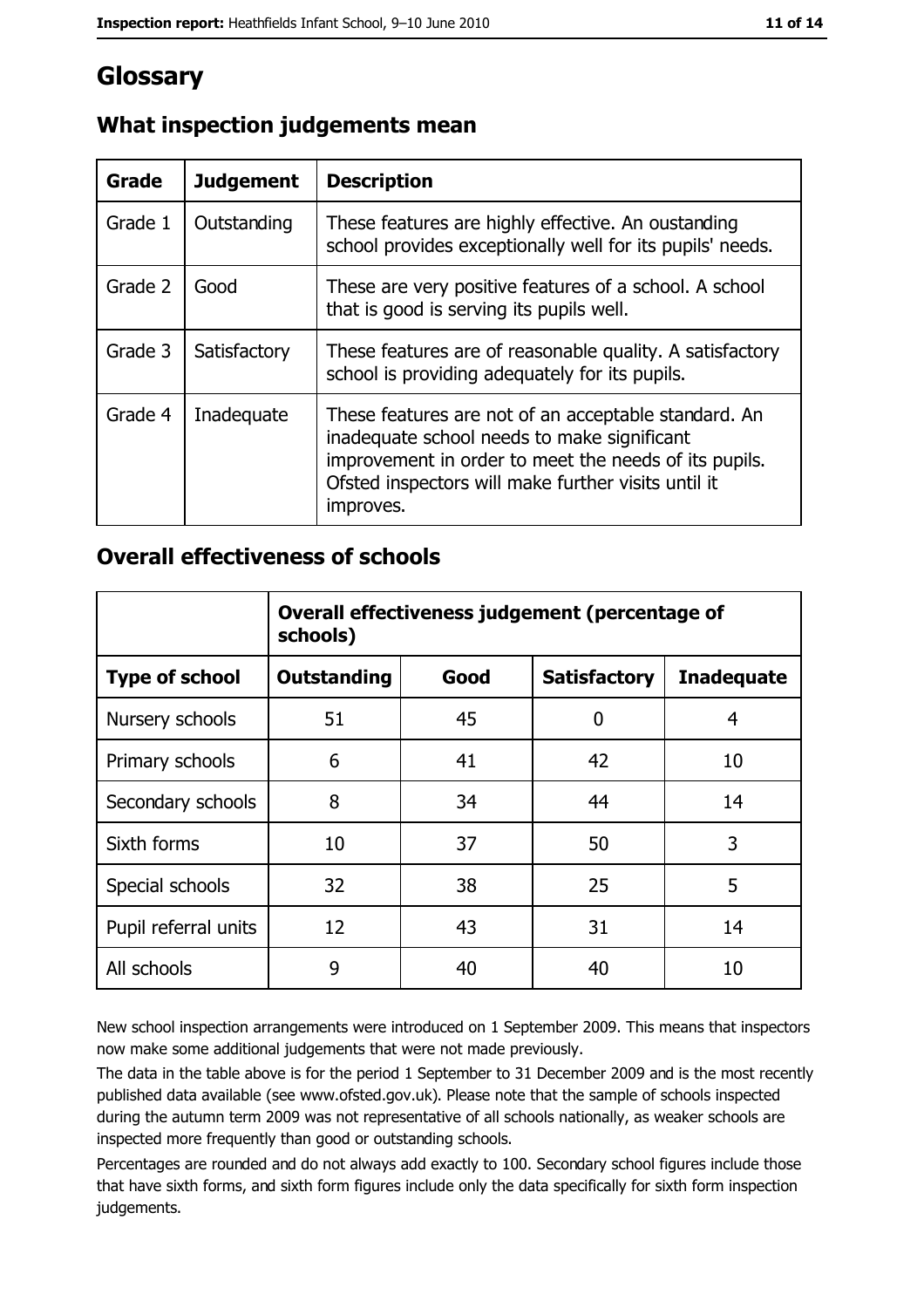# **Common terminology used by inspectors**

| Achievement:                  | the progress and success of a pupil in<br>their learning, development or training.                                                                                                                                                                                                                           |
|-------------------------------|--------------------------------------------------------------------------------------------------------------------------------------------------------------------------------------------------------------------------------------------------------------------------------------------------------------|
| Attainment:                   | the standard of the pupils' work shown by<br>test and examination results and in<br>lessons.                                                                                                                                                                                                                 |
| Capacity to improve:          | the proven ability of the school to<br>continue improving. Inspectors base this<br>judgement on what the school has<br>accomplished so far and on the quality of<br>its systems to maintain improvement.                                                                                                     |
| Leadership and management:    | the contribution of all the staff with<br>responsibilities, not just the headteacher,<br>to identifying priorities, directing and<br>motivating staff and running the school.                                                                                                                                |
| Learning:                     | how well pupils acquire knowledge,<br>develop their understanding, learn and<br>practise skills and are developing their<br>competence as learners.                                                                                                                                                          |
| <b>Overall effectiveness:</b> | inspectors form a judgement on a school's<br>overall effectiveness based on the findings<br>from their inspection of the school. The<br>following judgements, in particular,<br>influence what the overall effectiveness<br>judgement will be.                                                               |
|                               | The school's capacity for sustained<br>improvement.<br>Outcomes for individuals and groups<br>of pupils.<br>The quality of teaching.<br>The extent to which the curriculum<br>meets pupil's needs, including where<br>relevant, through partnerships.<br>The effectiveness of care, guidance<br>and support. |
| Progress:                     | the rate at which pupils are learning in<br>lessons and over longer periods of time. It<br>is often measured by comparing the<br>pupils' attainment at the end of a key<br>stage with their attainment when they<br>started.                                                                                 |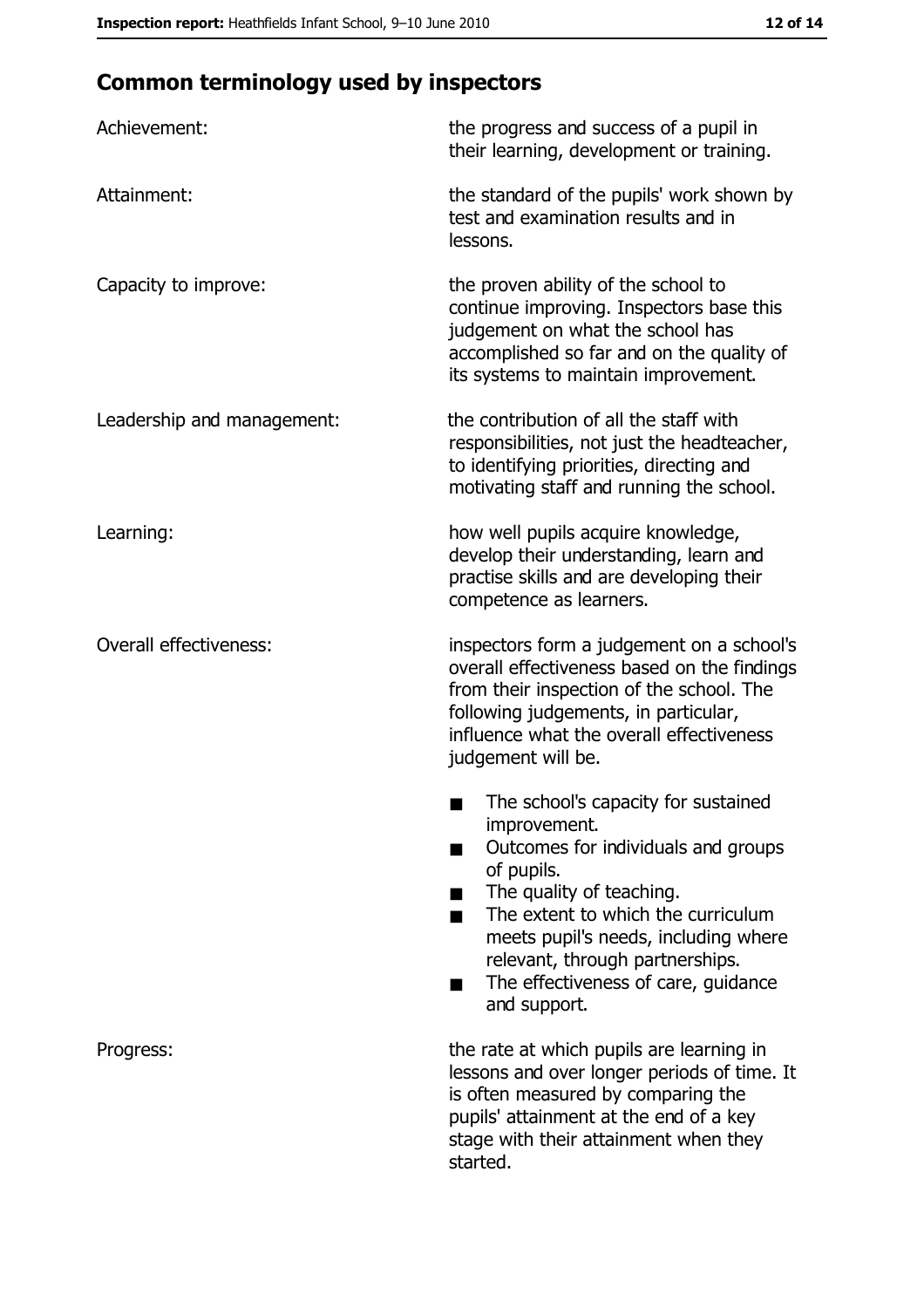This letter is provided for the school, parents and carers to share with their children. It describes Ofsted's main findings from the inspection of their school.



11 June 2010

**Dear Pupils** 

Inspection of Heathfields Infant School, Tamworth, B77 5LU

I would like to thank you for your help to the team when we inspected your school. I would like to share with you what we found out.

Much of the work of your school is satisfactory and there are some good things about it:

- you get on really well with the staff who, as you say, are always ready to lend a  $\blacksquare$ helping hand
- you get on well with each other, behave well and are good listeners in class  $\blacksquare$
- you know how to stay safe and keep healthy.

The school has been given a 'notice to improve' because it does not take enough action to make sure you are always safe in school.

To improve your standards which are average and your progress which is satisfactory, I have asked the staff to:

- make sure all the teaching is at least good, so that all of you learn at a faster pace  $\blacksquare$
- improve the planning for your learning so you all get good chances to do your best  $\blacksquare$
- plan well for the future so that school leaders can see clearly how they can improve  $\blacksquare$ your learning quickly
- make sure all school leaders have a full part to play in checking up on the work of  $\blacksquare$ the school.

An inspector will visit your school again to see how well it is improving. You can all help your school by making sure you continue to work hard and by continuing to be well behaved.

Yours sincerely

Derek Aitken

Lead inspector